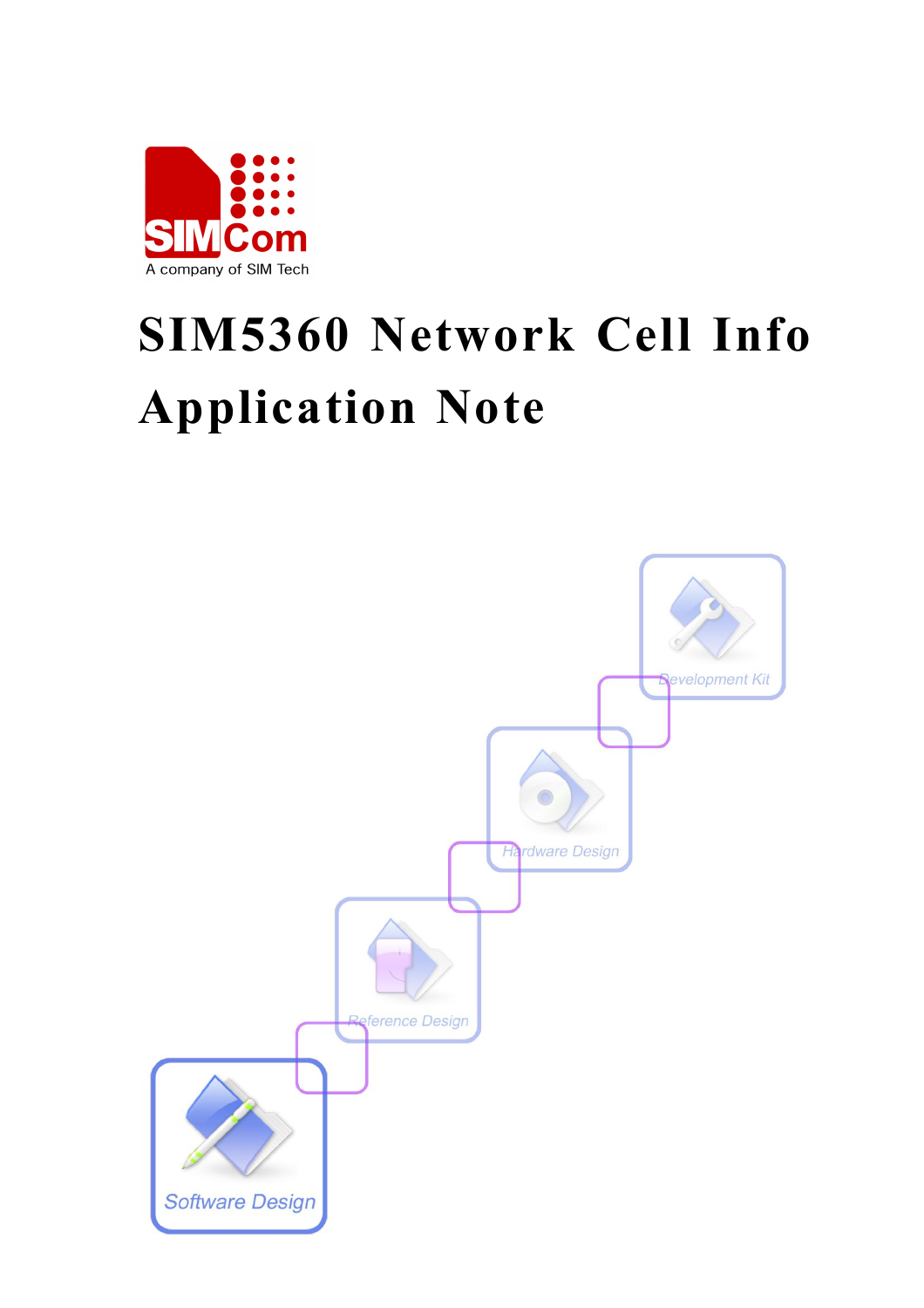

| <b>Document Title:</b> | SIM5360 Network Cell Info Application Note       |  |  |
|------------------------|--------------------------------------------------|--|--|
| <b>Version:</b>        | 0.01                                             |  |  |
| Date:                  | 2014-05-30                                       |  |  |
| <b>Status:</b>         | Release                                          |  |  |
| <b>Document ID:</b>    | SIM5360 Network Cell Info Application Note V0.01 |  |  |

#### **General Notes**

SIMCom offers this information as a service to its customers, to support application and engineering efforts that use the products designed by SIMCom. The information provided is based upon requirements specifically provided to SIMCom by the customers. SIMCom has not undertaken any independent search for additional relevant information, including any information that may be in the customer's possession. Furthermore, system validation of this product designed by SIMCom within a larger electronic system remains the responsibility of the customer or the customer's system integrator. All specifications supplied herein are subject to change.

#### **Copyright**

This document contains proprietary technical information which is the property of SIMCom Limited., copying of this document and giving it to others and the using or communication of the contents thereof, are forbidden without express authority. Offenders are liable to the payment of damages. All rights reserved in the event of grant of a patent or the registration of a utility model or design. All specification supplied herein are subject to change without notice at any time.

*Copyright © Shanghai SIMCom Wireless Solutions Ltd. 2014*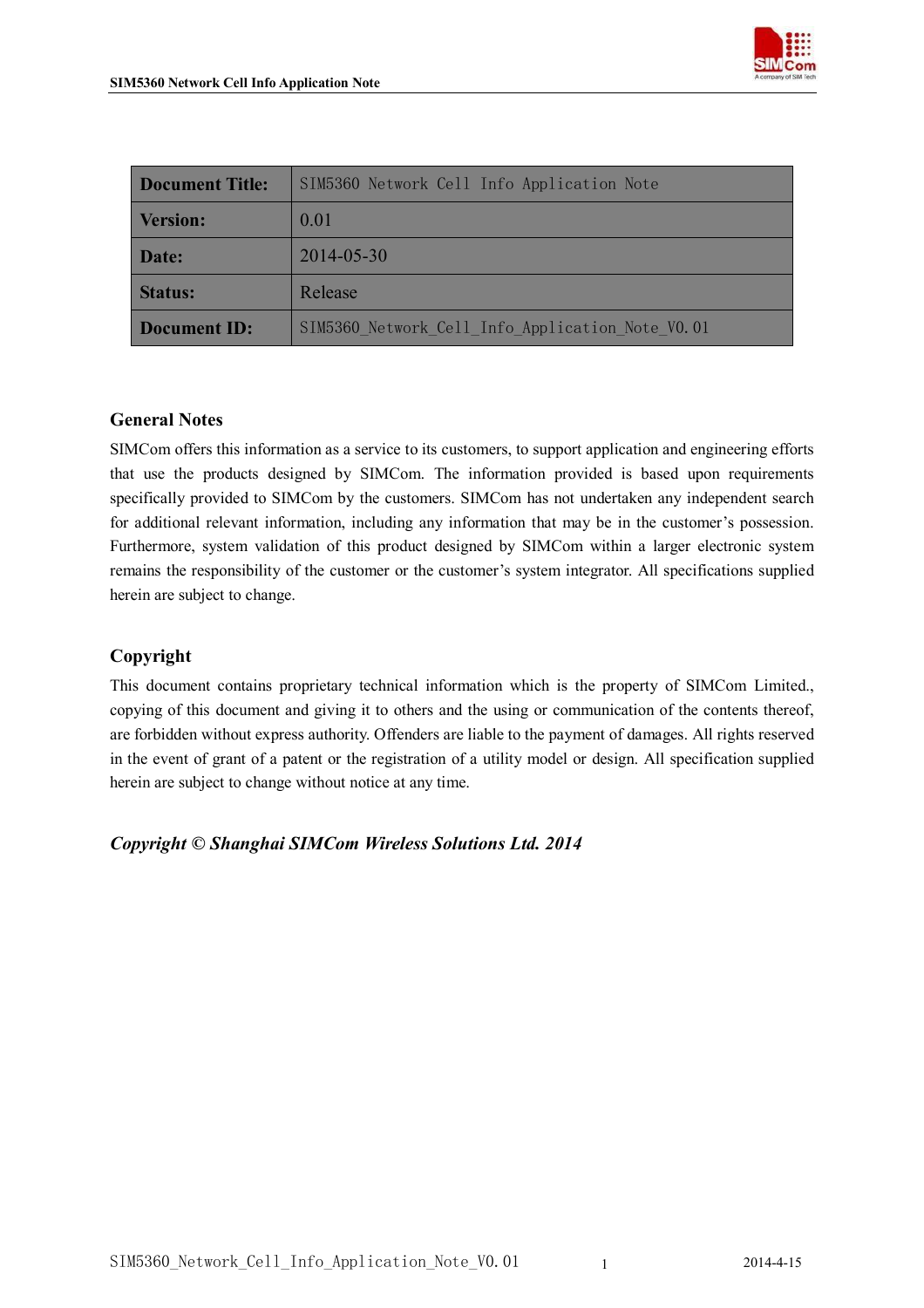

## **Version History**

|       | Version Chapter | <b>Comments</b> |
|-------|-----------------|-----------------|
| V0.01 | New Version     |                 |
|       |                 |                 |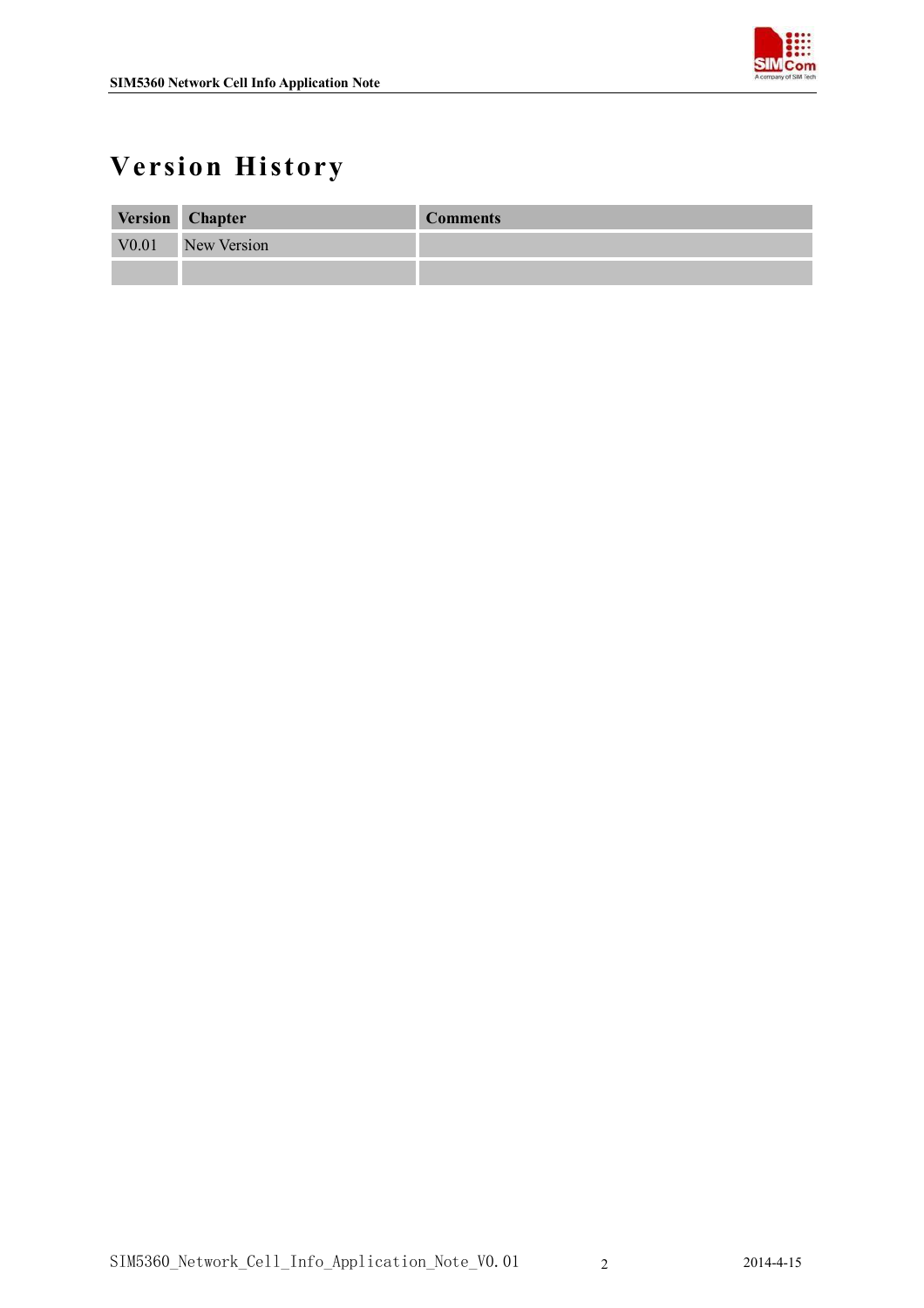

## **Contents**

| $\mathbf{1}$ |  |  |
|--------------|--|--|
|              |  |  |
|              |  |  |
|              |  |  |
| $\mathbf{2}$ |  |  |
|              |  |  |
|              |  |  |
|              |  |  |
|              |  |  |
|              |  |  |
|              |  |  |

 $\overline{3}$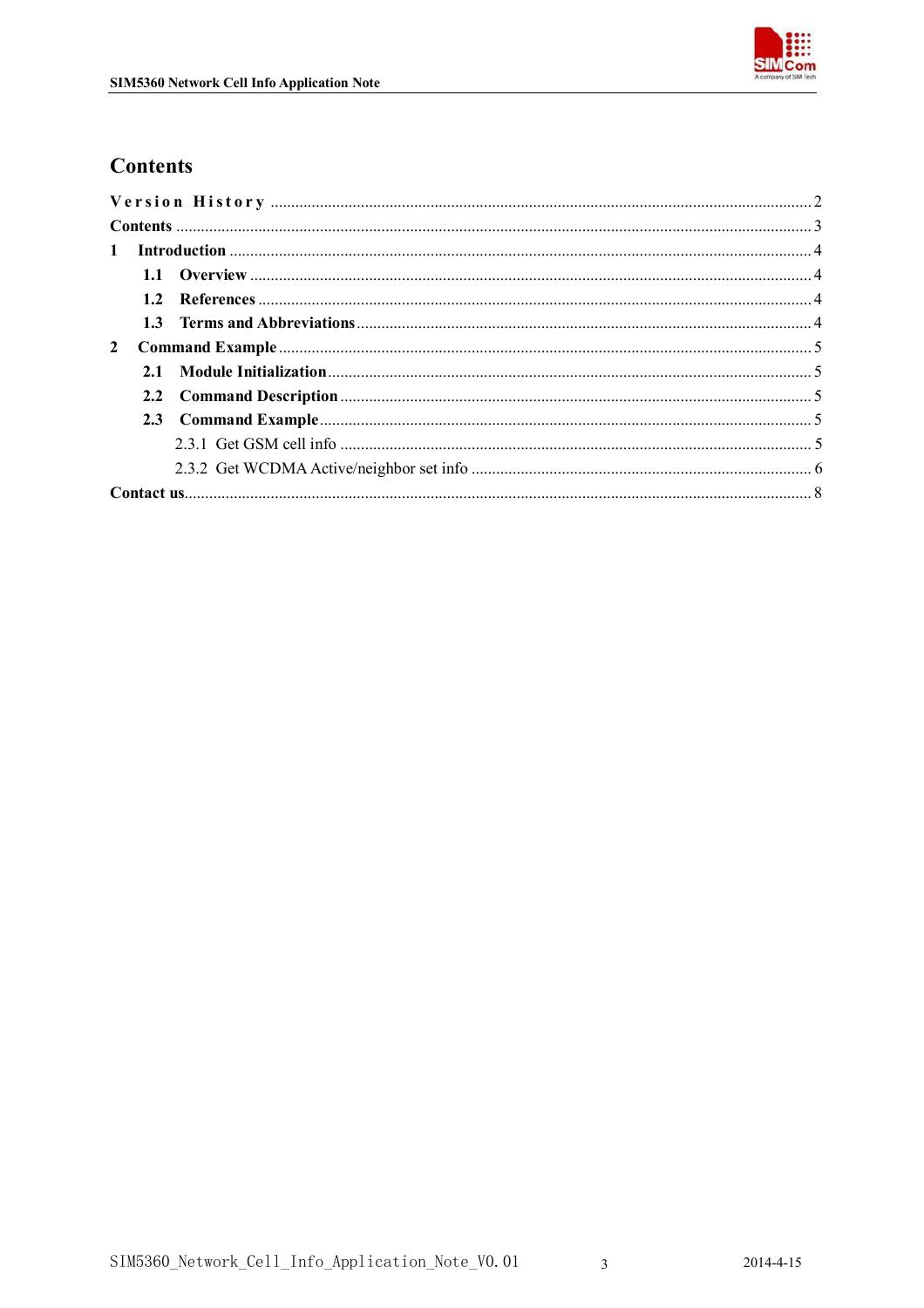

## **1 Introduction**

#### **1.1 Overview**

This document describes how to get network cell info using SIMCOM module network AT interface. The detail describe of Network AT INTERFACE please see document AT Commands Set. And this document mainly give out the AT command example to suggest how to use the interface.

## **1.2 References**

The present document is based on the following documents:

[1] SIMCOM\_SIM5360\_ATC\_EN\_VX.XX.doc.

#### **1.3 Terms and Abbreviations**

For the purposes of the present document, the following abbreviations apply:

- $MCC$  Mobile Country Code
- **MNC** Mobile Network Code
- ARFCN Assigned Radio Channel
- CELL ID Cell Identifier
- LAC Localization Area Code
- C1 Coefficient for Base Station Selection
- C2 Coefficient for Cell Re-Selection
- TE Terminal Equipment; e.g. a computer (equal to DTE)
- UE User Equipment
- **rxlev** Received Signal Strength in dBm
- **BSIC** Base Station Identification Code
- **PSC** Primary Synchronization Code of the Cell
- SSC Secondary Synchronization Code
- **FREQ** Downlink Frequency of the Cell
- ECIO Ec/Io
- RSCP CPICH RSCP
- SIM Subscriber Identity Module
- WCDMA Wideband Code Division Multiple Access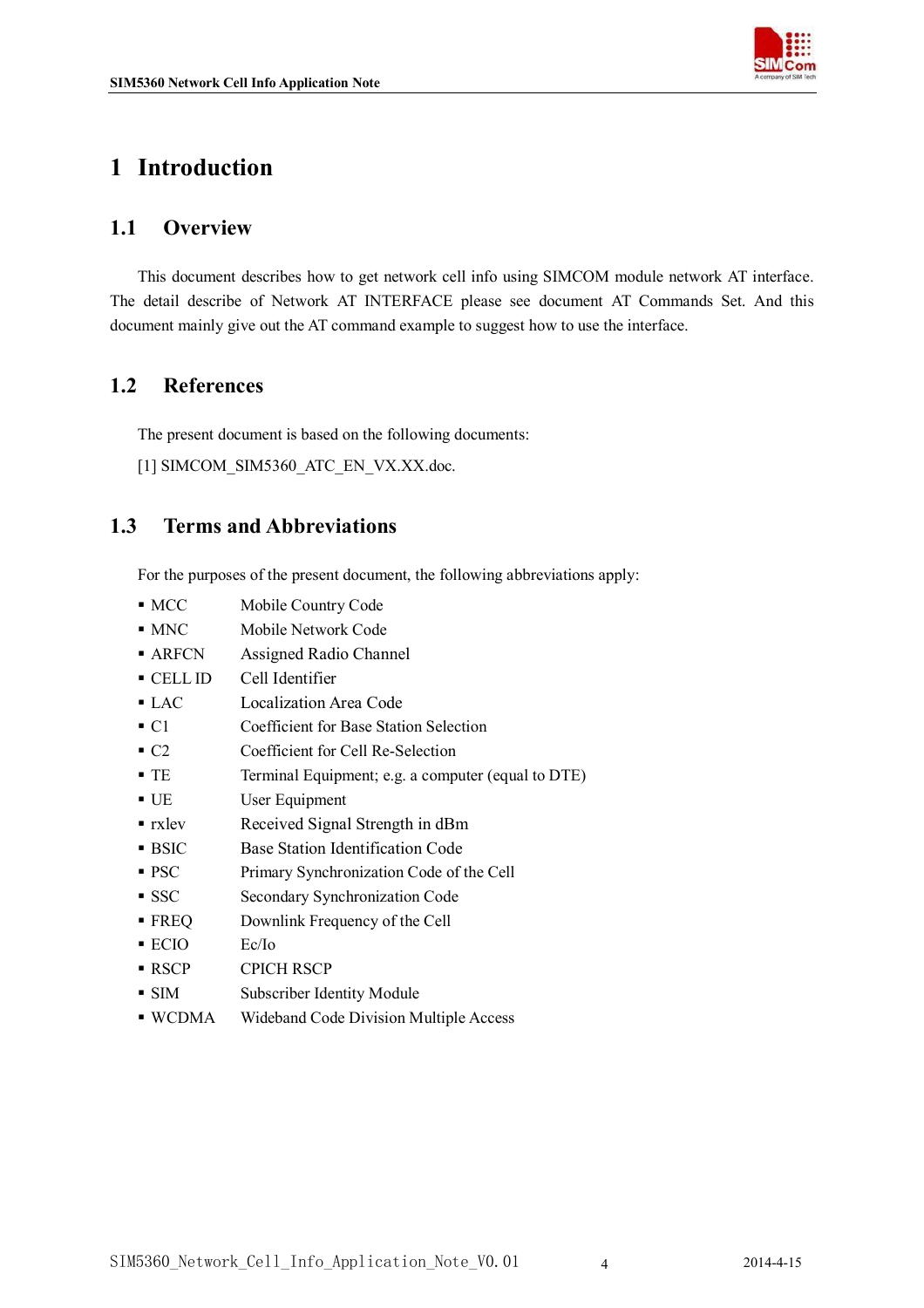

## **2 Command Example**

## **2.1 Module Initialization**

When the module is in online state, it will camp on someone network if existed; If SIM card inserted and everything is ok, the module will get full service; If no SIM card inserted, the module will get limited service; No matter in full service or limited service state, the network AT COMMANDS can get the system cell info.

## **2.2 Command Description**

| AT+CNSMOD | Current system mode | When module camped on someone network, or changed from              |  |  |
|-----------|---------------------|---------------------------------------------------------------------|--|--|
|           |                     | one network to another, AT+CNSMOD can get the current               |  |  |
|           |                     | system mode; If special preferred system mode to be set to          |  |  |
|           |                     | phone, please using AT+CNMP                                         |  |  |
| AT+CNMP   | Preferred<br>system | Regularly this command is to set the preferred system mode;         |  |  |
|           | mode                |                                                                     |  |  |
| AT+MONI   | GSM cell info       | If the module camped on GSM cell, just like $+CNSMOD=1$ , the       |  |  |
|           |                     | command can get serving cell info, e.g., mcc, mnc, arfen, bsic,     |  |  |
|           |                     | cell id, lac, c1-c2                                                 |  |  |
|           |                     | If adjacent cell existed, this command can also get the neighbor    |  |  |
|           |                     | cell info, e.g., arfen, cell id, lac, rxlev, c1-c2                  |  |  |
| AT+CRUS   | WCDMA cell set info | If the module camped on WCDMA cell, just like +CNSMOD=4,            |  |  |
|           |                     | the command can get active set info, e.g., psc, ssc, cell id, freq, |  |  |
|           |                     | ecio, rscp                                                          |  |  |
|           |                     | If sync neighbor set not empty, the command can get sync            |  |  |
|           |                     | neighbor set info, e.g. psc, ssc, freq, ecio, rscp                  |  |  |
|           |                     | If async neighbor set not empty, the command can get async          |  |  |
|           |                     | neighbor set info, e.g. psc, ssc, freq, ecio, rscp                  |  |  |
| AT+CNLSA  | Network<br>limited  | Most network operation commands are only allowed in full            |  |  |
|           | service allowed     | service state, and CNLSA value is 0; If the CNLSA value is set      |  |  |
|           |                     | to 1, the most network operation commands can also work in          |  |  |
|           |                     | limited service state.                                              |  |  |

## **2.3 Command Example**

#### **2.3.1 Get GSM cell info**

| -<br> | n |
|-------|---|
|       |   |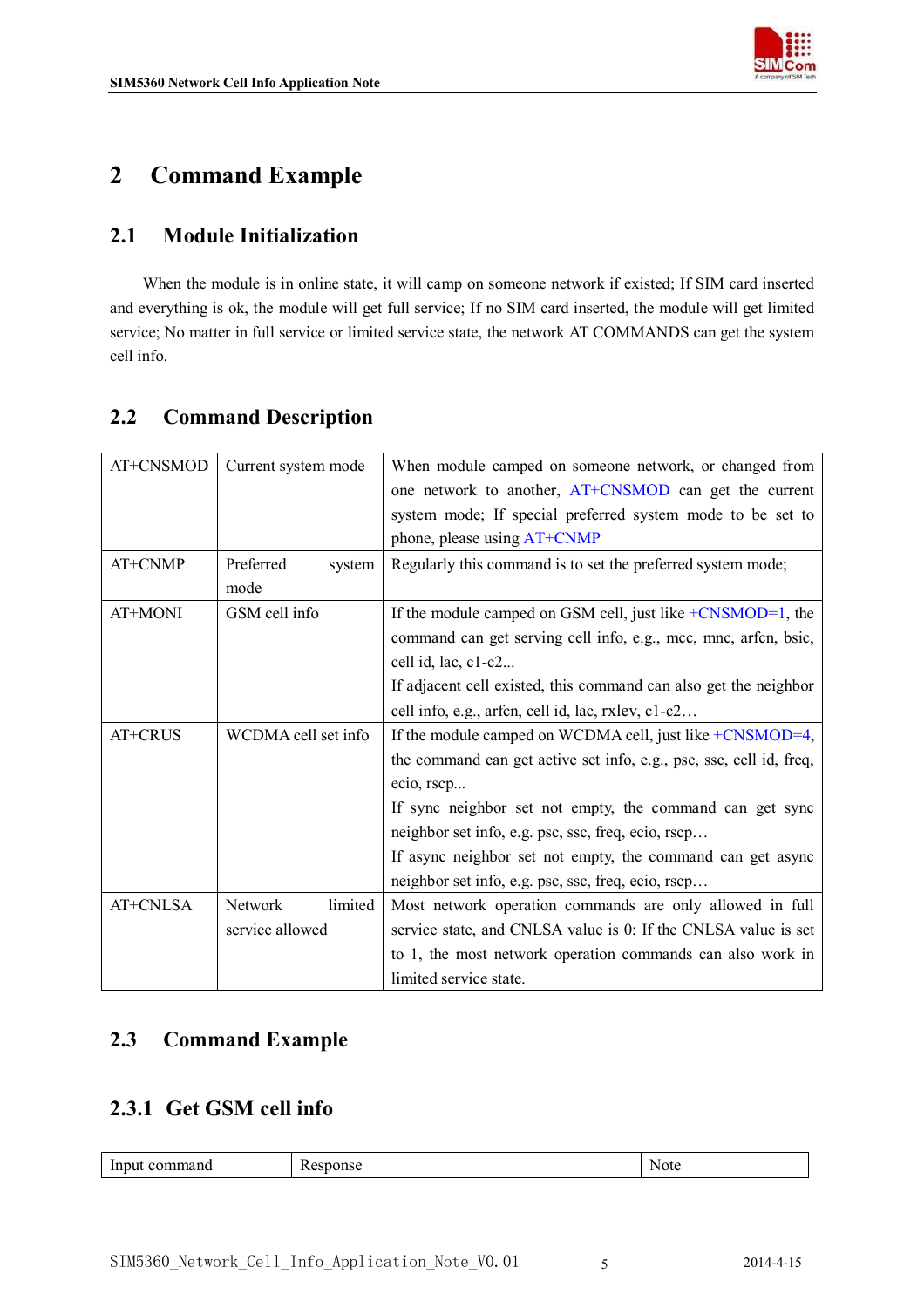

| <b>Query current registration state</b> |                                              |                     |  |
|-----------------------------------------|----------------------------------------------|---------------------|--|
| AT+CREG?                                | $+$ CREG: 0,2                                | Not in full service |  |
|                                         | OK                                           |                     |  |
| <b>Set limited service allowed</b>      |                                              |                     |  |
| AT+CNLSA=1                              | OK                                           | Limited<br>service  |  |
|                                         |                                              | allowed             |  |
| <b>Query SIM PIN state</b>              |                                              |                     |  |
| AT+CPIN?                                | +CME ERROR: SIM not inserted                 | SIM not inserted    |  |
| Query current system mode               |                                              |                     |  |
| AT+CNSMOD?                              | $+CNSMOD:4$                                  | <b>WCDMA</b> state  |  |
|                                         | <b>OK</b>                                    |                     |  |
| Set preferred system mode to gsm only   |                                              |                     |  |
| $AT+CNMP=13$                            | OK                                           |                     |  |
| Query current system mode               |                                              |                     |  |
| AT+CNSMOD?                              | +CNSMOD: 1                                   | Now in gsm mode     |  |
|                                         | <b>OK</b>                                    |                     |  |
| Query gsm cell info                     |                                              |                     |  |
| AT+MONI?                                | +MONI: CMCC, BSIC: 31, RXQual: 255, LAC:     |                     |  |
|                                         | 6166,Id: 63905,ARFCN: 81,PWR: -66dbm,C1:3    |                     |  |
|                                         | $3-C2:143$                                   |                     |  |
|                                         | +MONI: Adj Cell1, [LAC: 6166, Id: 61859], AR |                     |  |
|                                         | FCN: 572, PWR: -76dbm, C1:22-C2:132          |                     |  |
|                                         | +MONI: Adj Cell2, [LAC: 6166, Id: 62706], AR |                     |  |
|                                         | FCN: 582, PWR: -84dbm, C1:18-C2:136          |                     |  |
|                                         | +MONI: Adj Cell3, [LAC: 6166, Id: 61858], AR |                     |  |
|                                         | FCN: 568, PWR: -93dbm, C1:5-C2:115           |                     |  |
|                                         | +MONI: Adj Cell4, [LAC: 6166, Id: 61857], AR |                     |  |
|                                         | FCN: 565, PWR: -93dbm, C1:5-C2:115           |                     |  |
|                                         | OK                                           |                     |  |

## **2.3.2 Get WCDMA Active/neighbor set info**

| Input command                           | Response                         | Note               |  |
|-----------------------------------------|----------------------------------|--------------------|--|
| <b>Query current registration state</b> |                                  |                    |  |
| AT+CREG?                                | $+$ CREG: 0,2<br>Limited service |                    |  |
|                                         | <b>OK</b>                        |                    |  |
| <b>Set limited service allowed</b>      |                                  |                    |  |
| $AT+CNLSA=1$                            | OK.                              | service<br>Limited |  |
|                                         |                                  | allowed            |  |
| <b>Query SIM PIN state</b>              |                                  |                    |  |
| AT+CPIN?                                | +CME ERROR: SIM not inserted     | SIM not inserted   |  |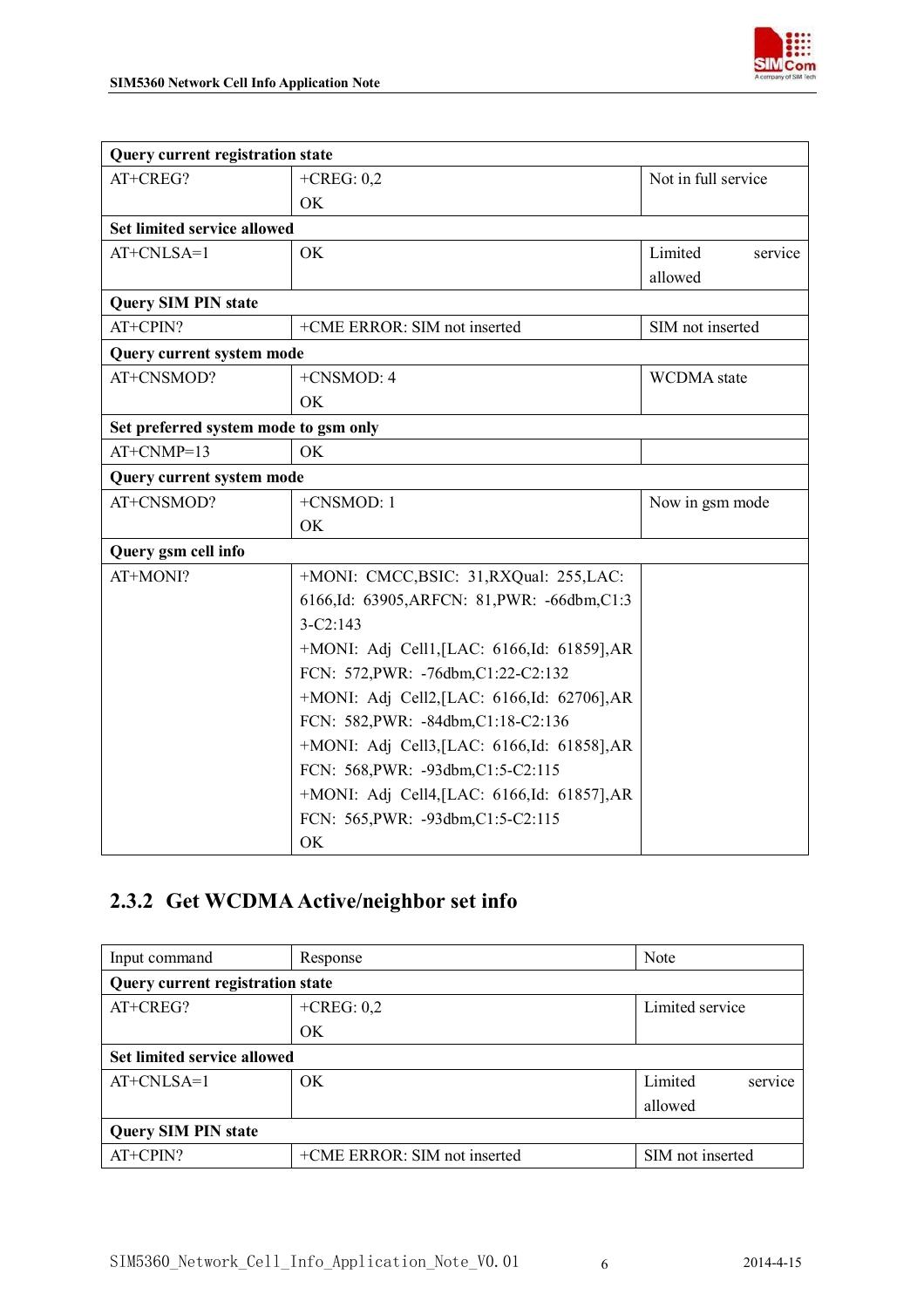

| Query current system mode        |                                                       |                                  |  |  |
|----------------------------------|-------------------------------------------------------|----------------------------------|--|--|
| AT+CNSMOD?                       | +CNSMOD: 1                                            | GSM state                        |  |  |
|                                  | <b>OK</b>                                             |                                  |  |  |
|                                  | Set preferred system mode to WCDMA only               |                                  |  |  |
| $AT+CNMP=14$                     | OK.                                                   |                                  |  |  |
| <b>Query current system mode</b> |                                                       |                                  |  |  |
| AT+CNSMOD?                       | $+CNSMOD: 4$                                          | in<br><b>WCDMA</b><br><b>Now</b> |  |  |
|                                  | OK                                                    | mode                             |  |  |
|                                  | Query active/neighbor set info                        |                                  |  |  |
| AT+CRUS?                         | +CRUS: Active SET, 1, 279, 10663, 0, 0, 3, 0, 3, 0, 7 |                                  |  |  |
|                                  | 0,0,0,1536                                            |                                  |  |  |
|                                  | +CRUS: Sync Neighbor SET, NULL                        |                                  |  |  |
|                                  | +CRUS: Async Neighbor SET, 1,471, 10663, 0, 0,        |                                  |  |  |
|                                  | 31.5,24.5,0,0                                         |                                  |  |  |
|                                  | OK                                                    |                                  |  |  |